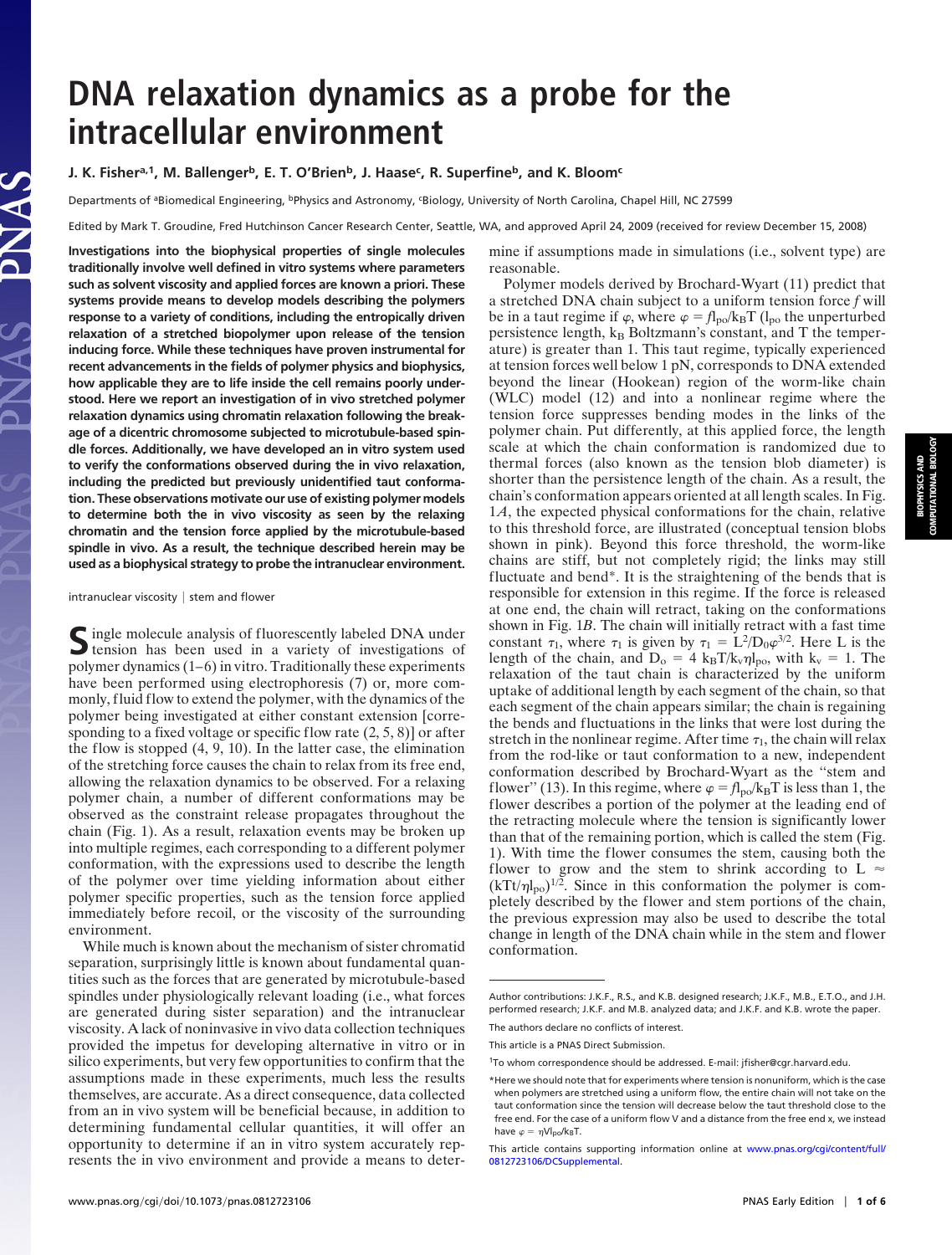

**Fig. 1.** Summary of the expected conformations for the polymer during extension and retraction with tension blob representation of the length scale at which thermal forces randomize the conformation of the polymer. (*A*) As the applied tension force increases during stretching, the length scale at which thermal forces randomize the orientation of the segments of the polymer decreases until it is smaller than the size of the Kuhn monomer (threshold indicated by the vertical dashed line). (*B*) As the polymer retracts, the taut conformation without tension blobs gives way to the stem and flower conformation where a tension blob forms at the retracting end and is visible in the form of a ''flower.'' Insert images from in vitro experiments showing a retracting polymer in the taut and stem and flower conformations are shown next to the illustrations of these conformations. This diagram assumes the retracting polymer will not be affected by boundaries. While combinations of these conformations are possible (i.e., portion of stem in stem and flower taking on trumpet conformation), we assume the majority of in vivo relaxation will fall into one of these general categories.

While the utility of such models for determining in vitro biophysical properties is clear, the experimental techniques necessary for similar investigations, as well as the applicability of these same models to in vivo biopolymer relaxation are not readily apparent. In this report, we describe a genetic approach to obtain relaxation events from stretched chromatin [the protein-DNA complex found inside a cell (14)], as well as the development of an in vitro system that has been used to verify data analysis techniques. In both cases, the use of these models is supported by correlating the fluorescent intensity of the retraction images with the general polymer shape expected by the models and by the application of a scaling analysis. The result of this work includes the first observation of the predicted relaxation of a taut (rod-like) polymer conformation (11), the observation of entropic relaxation of DNA in vivo, an in vivo measurement of the mesoscale intranuclear viscosity, and an estimate of the force applied by the microtubule-based spindle.

#### **Results**

**Chromatin Relaxation In Vivo.** Molecular motors acting within the mitotic spindle may be used as in vivo force applicators on a single strand of chromosomal DNA by tethering 1 strand to both spindle poles of the mitotic apparatus. This was accomplished through the use of conditionally functional dicentric chromosomes (14) as shown in Fig. 2 and described in greater detail in the *Materials and Methods* section. Briefly, a 10-kb lac operator (lacO) repeat was located nearly equidistant from both the endogenous and the integrated centromere and made visible by expression of lacI-GFP. In *sir2* mutant cells, activation of a



**Fig. 2.** Spindle attachments and dicentric chromosome breakage. (*A*) Attachment of both centromeres of a given sister chromatid to the same spindle pole. Decatenation of DNA strands allows sister chromatids to separate and segregate normally. (*B*) Attachment of the centromeres of a given sister chromatid to opposite spindle poles. Resolution occurs through chromosome breakage. Filled circles, centromeres; thin lines, endogenous DNA; dashed lines, kinetochore microtubules; open circles, spindle pole bodies. The 10-kb lacO cassette is located nearly equidistant from the 2 centromeres on each sister chromatid.

lacO-marked dicentric chromosome results in stretched lacO filaments that either persist until spindle collapse, or rupture, allowing visualization of the DNA as it recoils toward the spindle poles (Fig. 3). In the case of the latter, little hysteresis is seen; lacO filament stretching rates are very similar to the rate of recoil. Chromosome breakage is stochastic and was observed at random positions between the 2 spindle poles. The behavior of chromatin following DNA breakage exhibits a period of fast relaxation followed by a period of slower relaxation. Fluorescent images taken of the retracting biopolymer (Figs. 3*A* and 4*A*) show that within the first few frames of the relaxation event, the end-to-end length of the biopolymer shrinks by almost half. For the same period, the montage shown in Fig. 4*B* displays a constant intensity near the retracting end of the fiber. Capturing this spontaneous in vivo rupture event is indeed a rare occurrence  $(n = 3)$ , but all instances of recoil in this system demonstrate the characteristics described herein.

**DNA Relaxation In Vitro.** Determining the conformation directly from the fluorescent images is difficult for in vivo data due to the complexity of the in vivo situation. The background signal



**Fig. 3.** In vivo chromatin recoil. In part (*A*), the 10-kb lacO cassette of the recoiling molecule is visible (motion proceeds toward the pole in the lower left corner of the image), while the molecule is in the taut conformation. The free end of the molecule is approximately 2.6  $\mu$ m from the spindle pole. (*B*) Brightfield image showing mother cell and bud. (*C*) Kymograh of the relaxation event (event shown in further detail in Fig. 4 where stem and flower conformation is more apparent).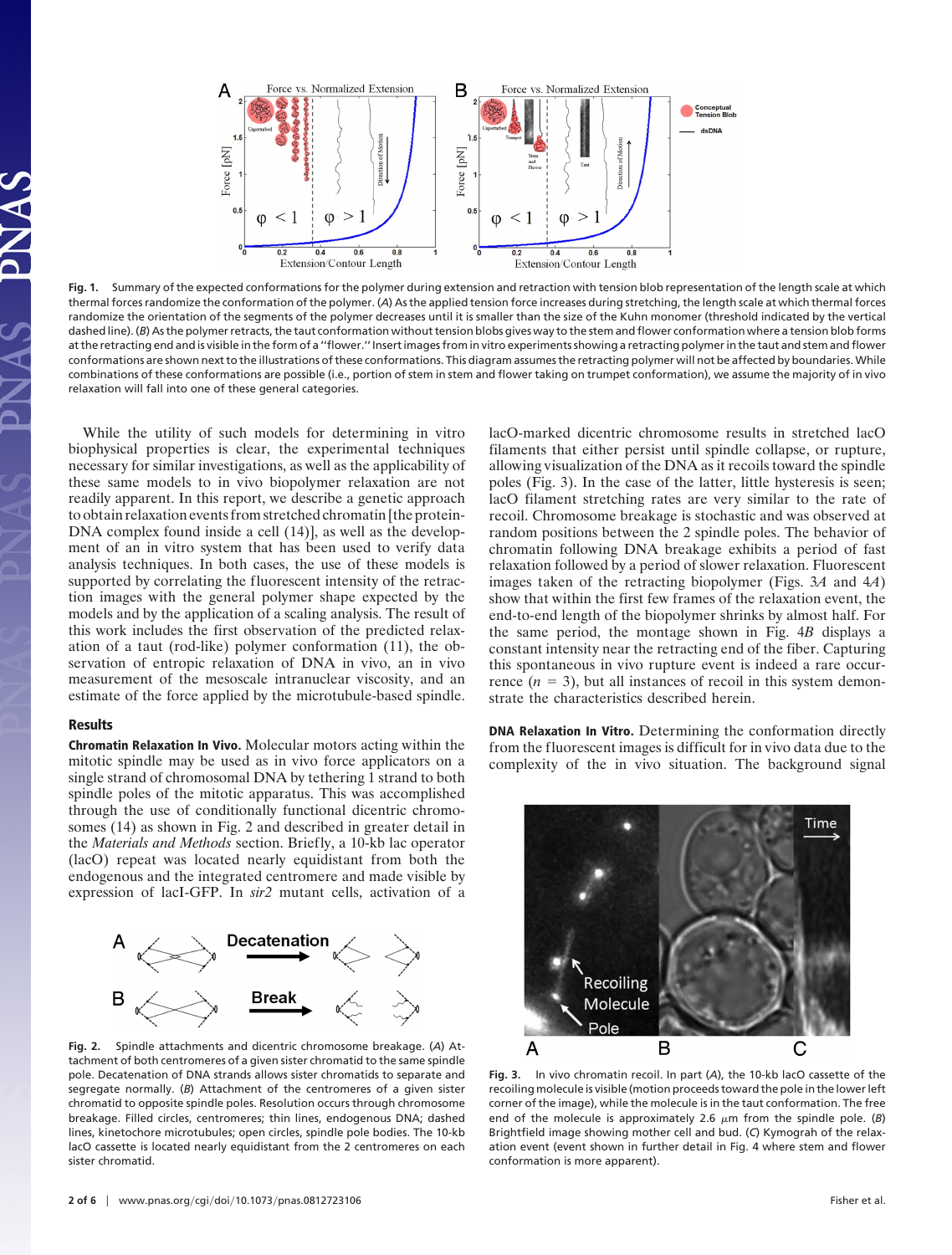

**Fig. 4.** In vivo chromatin relaxation. (*A*) In vivo chromatin relaxation montage with fluorescent intensity mapped to color. The region of decreased intensity between the 1.5 and 1  $\mu$ m length, and near the base of the molecule is the result of an image processing routine implemented to remove out of plane fluorescence caused by other (nonchromatin) structures. The unaltered image is shown in [Fig. S5](http://www.pnas.org/cgi/data/0812723106/DCSupplemental/Supplemental_PDF#nameddest=SF5) and [Movie S1.](http://www.pnas.org/content/vol0/issue2009/images/data/0812723106/DCSupplemental/SM1.avi) (*B*) Fluorescence intensity trace along the length of the retracting molecule for 3 frames of the relaxation event.

resulting from soluble protein and fluorescent artifacts in the surrounding environment may obscure the signal emitted from the GFP-tagged chromatin. This difficulty has motivated our development of an in vitro system to reproduce the in vivo conformations to determine the suitability of the taut and stem and flower models for the chromatin relaxation. We therefore developed an analogous in vitro assay that closely mimics the in vivo scenario, but in which we can control force, viscosity, and chain length (described in the *[SI Text](http://www.pnas.org/cgi/data/0812723106/DCSupplemental/Supplemental_PDF#nameddest=STXT)*). In this system, DNA concatamers stretched to over 10  $\mu$ m long in a buffer of known viscosity were identified as possible targets for data collection. In most cases, photoscission, the light induced rupture of DNA, occurred less than 10 s after initial identification of the target molecule, allowing the relaxation event to be recorded (Fig. 5). For relaxation events taking place in low viscosity buffers (approximately 1 cP), we are unable to observe a fast relaxation regime where the fluorescent intensity of the retracting polymer is uniform. Instead, in our first images we see a bright spot at the retracting end of the polymer and a uniformly slow relaxation where the polymer length shrinks with time according to the expected stem and flower scaling exponent of 0.5 (see [Fig. S1\)](http://www.pnas.org/cgi/data/0812723106/DCSupplemental/Supplemental_PDF#nameddest=SF1). Here, the extremely rapid initial portion of DNA relaxation takes place at a time scale that is shorter than our data acquisition rate, preventing the identification of the taut conformation. By increasing the solvent viscosity, we are able to slow down the initial portion of the relaxation to a point where it is possible to capture multiple images of the taut regime. [Fig. S2](http://www.pnas.org/cgi/data/0812723106/DCSupplemental/Supplemental_PDF#nameddest=SF2) shows that the stem and flower analysis technique does not produce the expected scaling exponent when applied to relaxation data that contains both the taut and stem and flower conformations. As seen in Fig. 6, in a high viscosity environment, the DNA remains oriented along the force axis with the fluorescent intensity evenly distributed along the molecule for multiple frames. This is expected for the uniform relaxation

phenomena described by the taut relaxation. As the relaxation event proceeds, the fluorescent intensity at the retracting end eventually increases relative to the rest of the molecule (Fig. 6*C*), indicating the formation of the expected flower. Therefore, the intensity distributions along the DNA chain during relaxation identify the taut and the stem and flower relaxation regimes.

We can also identify these 2 regimes through an analysis of the relaxation dynamics. Applying the previously described universal scaling technique (10), we obtain the anticipated scaling exponent of approximately 0.5 (see Fig. 7*B* for examples) for the entire relaxation of the data obtained in low viscosity buffer. However, for the high viscosity data, the scaling analysis obtains the 0.5 exponent only by restricting the analysis to start at times after an initial induction period (see *[SI Text](http://www.pnas.org/cgi/data/0812723106/DCSupplemental/Supplemental_PDF#nameddest=STXT)*). This initial period shows a relaxation that deviates from the 0.5 exponent due to a faster process. We identify this as the taut relaxation, consistent with the uniform intensity of the images during this period. From the high viscosity multiregime relaxation data, we can extract the portion where the polymer is in the stem and flower conformation to determine the persistence length of the chain. Using the experimentally determined viscosity of  $5.98 \pm .02$  P for the sucrose solution, the resulting experimentally determined persistence length of the retracting polymer is 40 nm. This persistence length, shorter than the typically observed value of approximately 50 nm (15), is most likely a due to the sucrose shielding the electrostatic repulsion of the DNA's negatively charged phosphate backbone.

For the taut regime of the DNA relaxation process, we determine a fast relaxation time constant to estimate the tension force on the chain. For the data shown in Fig. 6, the resulting time constant of  $\tau = 4.8$  s, obtained by fitting the portion of the data in the taut conformation to an exponential decay function together with the previously determined chain length, allows us to determine a maximum tension force of 1.1 pN. These results indicate that it is reasonable to expect that a polymer released from tension retracting in a highly viscous fluid will take on both the taut (rod-like) and stem and flower conformations, validating our use of these techniques with our in vivo relaxation data to determine both the persistence length of the relaxing polymer and the tension force necessary to stretch the polymer before rupture.

## **Estimates of the Intranuclear Viscosity and Microtubule-Based Spindle**

**Force.** The in vivo data analysis requires knowledge of the viscosity of the nucleus or an estimate the persistence length of the retracting polymer. Due to the fact that published values for the intracellular viscosity as measured using the same probe size (100 nm) vary from approximately 10 P (16) to 520 P (17), we instead estimate the persistence length of the retracting polymer based on the polymer's initial length before rupture. For stretched DNA on a dicentric chromosome, the region of fluorescently labeled DNA/chromatin is 10 kb, which would result in an extended length of approximately 3.4  $\mu$ m. For this data set, the structure stretched between the 2 poles has an



**Fig. 5.** DNA recoil in vitro. (*A*) DNA stretched between 2 attachment points ruptures due to photoscission. (*B*) Montage showing every other frame of a DNA relaxation event in a high viscosity buffer. The starting length of the molecule is approximately 6  $\mu$ m, each new image is after the passage of 0.125 s. Data are shown in further detail in Fig. 6.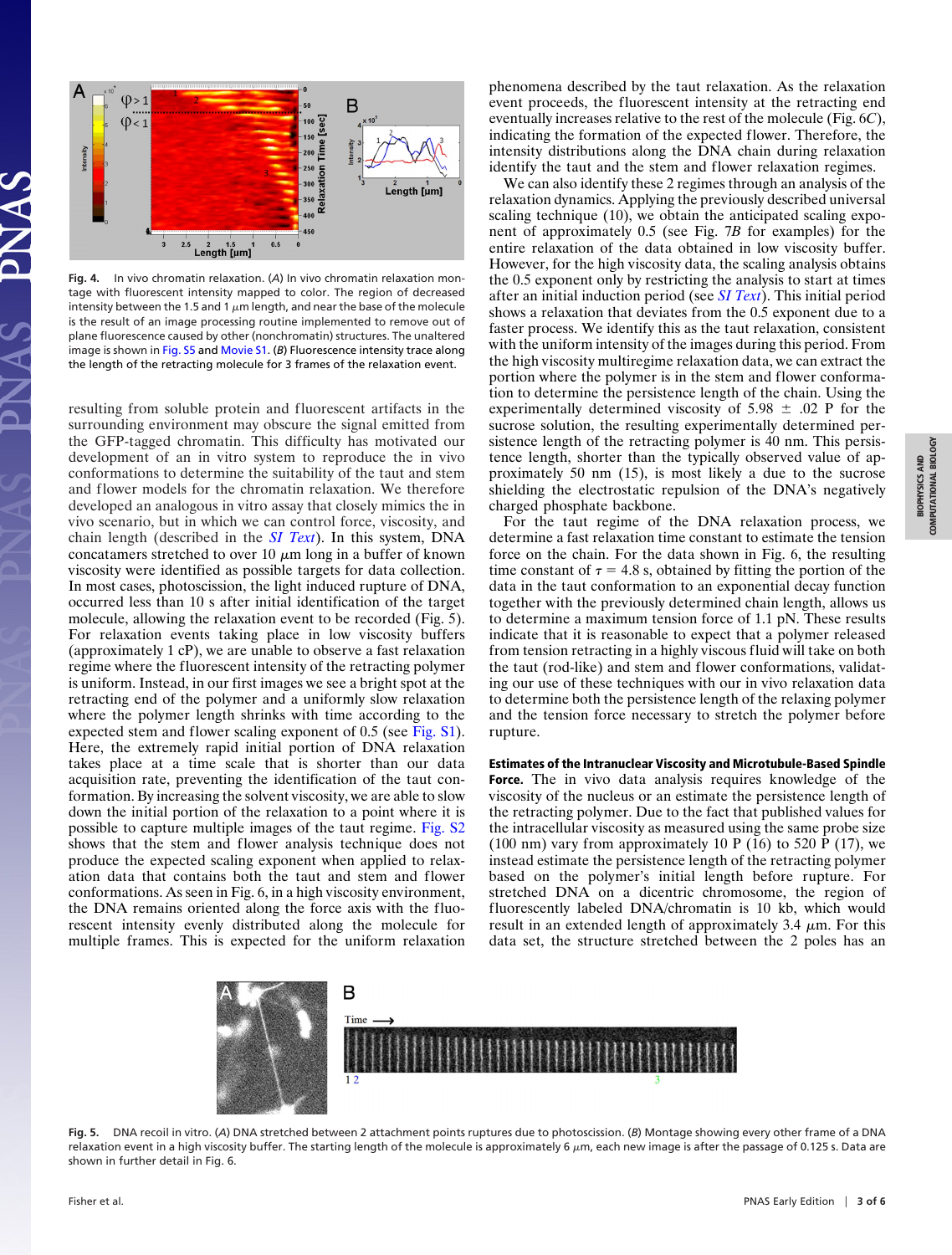

**Fig. 6.** In vitro dsDNA relaxation. (*A*) DNA relaxation event shown in Fig. 5 with image intensity mapped to color. Data collected at 16 fps. (*B*) Intensity plot for 3 frames of the DNA relaxation. In trace 1 (black), the entire molecule has an approximately constant intensity value which is lower that the value for trace 2 (blue). In trace 3 (green), the stem and flower conformation is apparent by the increased intensity value at the retracting end at approximately 4.0  $\mu$ m. A movie of a similar relaxation event may be found in the SI [\(Movie S2\)](http://www.pnas.org/content/vol0/issue2009/images/data/0812723106/DCSupplemental/SM2.avi).

estimated prerupture length that corresponds to the completely extended length of this 10 kb, indicating that the DNA is not packaged as chromatin at the time of rupture. As a result, we have used the value of 50 nm for the persistence length of B-form DNA (18). With this assumption, the stem and flower model may be applied to the portion of the data with the appropriate fluorescent signature and the slower relaxation (example data set shown in Fig. 4 and labeled as In Vivo 1' in Fig. 7), yielding an intracellular viscosity of 175 P. This viscosity is relatively large and will be discussed below. The fast relaxation time constant  $\tau_1$  = 167 s, combined with the estimated persistence length and the previously determined viscosity, results in a tension force of 0.2 pN. The average intracellular viscosity we obtained by applying this analysis to the 3 in vivo events was  $141 \pm 29.2$  P. This falls within the previously mentioned broad range of published values. The large standard deviation is due to a number of factors that may include different persistence lengths for the relaxing chromatin as well as heterogeneous viscosity regions inside the cell. For example, since the value that is input into the stem and flower model for the persistence length is inversely proportional to the output viscosity, a persistence length that is  $\pm 10\%$  of our estimated value, possibly due to the interactions between the lacO-lacI-GFP system and the molecule, would alter the viscosity by  $\pm 10\%$ .

#### **Discussion**

Chromosomal DNA behaves as an entropic spring in vivo, with very similar properties to those of naked DNA recoiling in a high viscosity environment. As seen in our in vitro experiments, there are 2 requirements to observe entropic DNA relaxation in the taut conformation. They are (*i*) a uniform tension force that exceeds the linear entropic limit for the polymer and (*ii*) a sufficiently slow relaxation to allow for the collection of multiple images. With the force required to enter the nonlinear regime being relatively low, the ''grab and pull'' nature of microtubulebased spindle force easily meets the first criterion, while the intranuclear viscosity slows the relaxation to a rate that allows this conformation to be imaged. This high intranuclear viscosity is also apparent for the stem and flower portion of the chromosomal DNA relaxation. As seen in Fig. 6, the in vivo relaxation rate is significantly slower than the in vitro relaxation in an environment almost 600 times more viscous than water.

While the in vivo viscosity values obtained from our entropic relaxation experiments are quite high, and significantly higher than values measured using fluorescence recovery after photobleaching (FRAP) and fluorescence correlation spectroscopy (FCS) (19–21), these findings compare favorably with those determined using microbead rheology (16, 17) (10–2,200 P) and those calculated from the diffusion coefficients of Cajal bodies in the intranuclear region of HeLa cells (2.3–230 P) (20). This discrepancy, as pointed out by Tseng et al. (17), is a result of the different probe charges and sizes used in the experiments, with many FRAP and FCS experiments relying upon the diffusion of small proteins that measure the interstitial viscosity of the nucleus. The remaining techniques, including DNA relaxation described herein, measure properties at a length scale larger than the effective mesh size, resulting in motion that is constrained by the high concentration of proteins and larger molecules inside the nucleus, as well as interactions that are shape- (i.e., linear versus branched polymer diffusion) and chargedependent. This dependence on charge was demonstrated by Lukacs et al. (19) using FRAP to measure diffusion coefficients of dextran and DNA molecules in the nucleus. They report nearly immobile DNA fragments as small as 21 bp, whereas dextran molecules up to 580 kDa diffuse at approximately one-fifth the rate at which they diffuse in water. Therefore, we believe our extremely high mesoscale viscosity measurement is relevant for the movement of larger bodies, on the length scale of nuclear organelles and perhaps whole chromatids, while the lower viscosity corresponds to that which is experienced by smaller proteins.

The force exerted by the microtubule-based spindle, estimated from the portion of the relaxation in the taut conformation, falls within the broad range of forces reported in the literature even though our technique and associated assumptions (most importantly the viscosity) differ greatly from what has been used in other approaches. Traditionally, this force has been determined using the simplified Stokes' equation  $F = \gamma v$ , where  $\gamma$  is the friction due to viscous resistance, and *v* is the velocity of the chromatid toward the pole. The coefficient of viscous resistance depends upon both the dimensions of the chromatid (*s*) and the



**Fig. 7.** Stem and flower relaxation comparison. (*Left*) Relaxation data post taut conformation fit to the stem and flower model (Eq. **2**) for both in vitro and in vivo experiments. (*Right*) Universally scaled stem and flower data showing the expected scaling exponent of approximately 0.5. Systematic slight elevations from this exponent may be the result of Zimm-like hydrodynamic screening where by the solvent moves along with the retracting molecule (i.e., it is not free draining).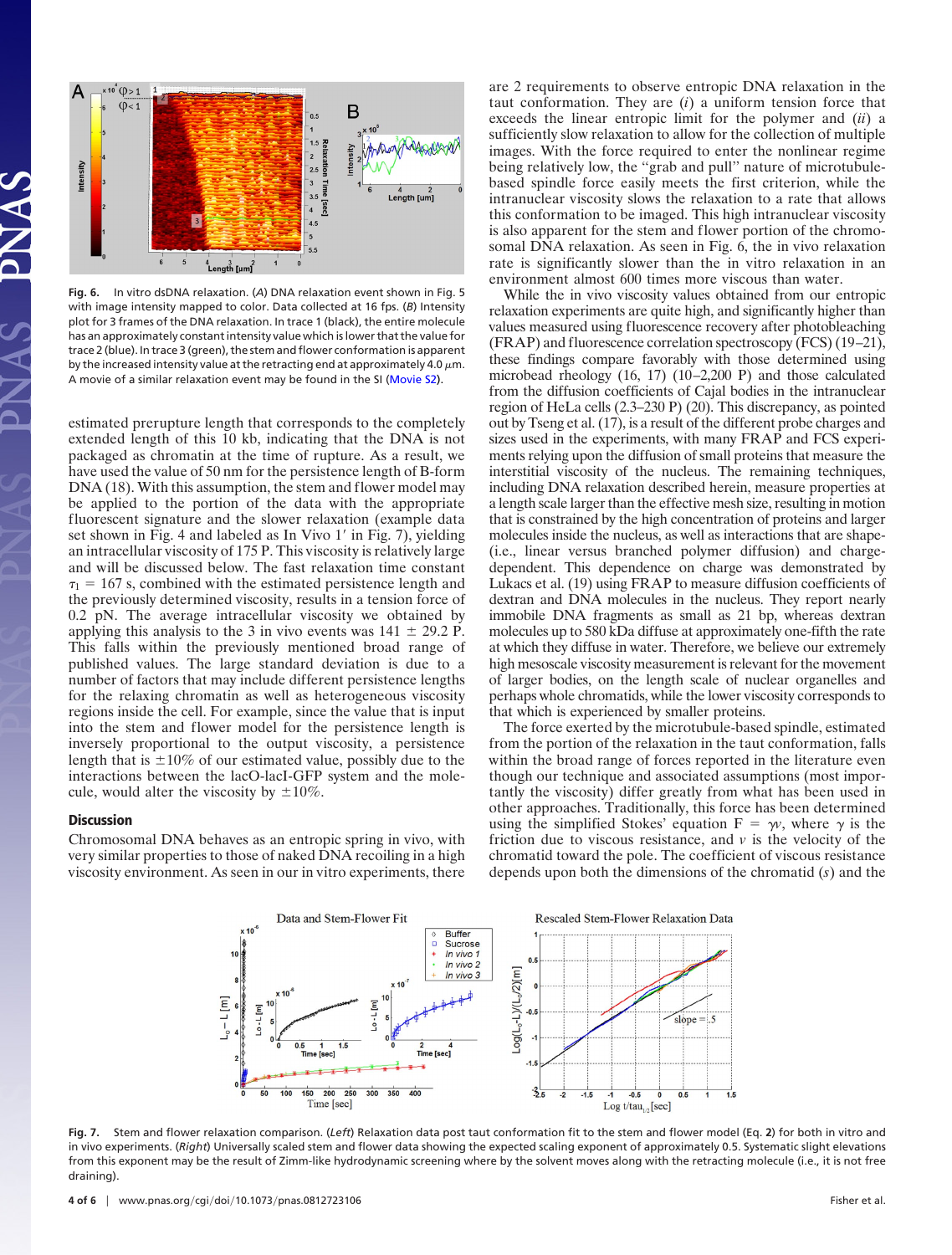viscosity of the surrounding environment  $(\eta)$ , yielding  $F = \eta s v$ . As a result, knowledge of the viscosity is critical for this type of analysis. In his seminal paper on forces applied to chromosomes, Nicklas estimated 1 P to be a plausible upper limit for the viscosity, which resulted in a calculated spindle force of approximately 0.1 pN (22). Using a similar technique but with the cytoplasmic viscosity measured using the Brownian displacements of particles located near the chromosomes, Alexander et al. (23) estimated the force to be 1–70 pN when using a viscosity of 2.82 P. While these estimated viscosities differ greatly from our measured value and that of other groups for the ''mesoscale'' viscosity, a critical observation from Nicklas (24) can help to explain the similarity between the forces estimated using a simplified version of Stokes' law and the force we estimate. Specifically, the fact that force as large as 100 pN applied in opposition of the spindle force, exerted during anaphase by a microneedle, does not decrease the velocity of the poleward movement. This means that the spindle's compliance (ability to maintain chromosome velocity under a range of loads) would most likely cause the chromatid to move at the same rate, regardless if the viscosity is 1 P as suggested by Nicklas, or 141  $\pm$ 29.2 P as reported here. As a result of the spindle's compliance, the simplified Stokes' method for estimating the spindle force does not accurately describe this system. Instead it may be better represented using Michaelis-Menten type kinetics, as suggested by Cytrynbaum (25), which is usually used to describe molecular motors.

As we discussed in the Introduction, both of the analysis techniques we have used are entropic in origin. An examination of the taut analysis parameter space [\(Fig. S3\)](http://www.pnas.org/cgi/data/0812723106/DCSupplemental/Supplemental_PDF#nameddest=SF3) shows that for a wide range of polymer persistence lengths and environmental viscosities, the force exerted by the microtubule-based spindle will be in the sub-pico-Newton range. As a result, errors in the estimated value for the persistence length and errors in the viscosity determined using the stem and flower model will not greatly affect the reported force.

At the time of release, the DNA/chromatin in the in vivo experiments is extended as if it has 0.2 pN of force applied to its end. To put our measured force into context, 0.2 pN converted to  $k_bT/nm$  units (1  $k_bT/nm = 4.1$  pN at 300 K) is approximately  $0.05$   $k_bT$ /nm (0.2/4.1 = 0.05). As previously stated, we expect the DNA chain to be in the taut conformation when the theoretical tension blobs, or the length scale at which the conformation is randomized by 1  $k_bT$ , have the same diameter as the chain's persistence length. Assuming the persistence length of the relaxing molecule to be 50 nm results in a work done per length of  $0.02 \ k_bT/nm$  (1  $k_bT/50$  nm), putting the threshold to take on the taut conformation well below our measured value (0.05 spindle versus 0.02 thermal force). The next significant threshold would be that required to see nucleosome removal from the chromatin fiber. In vitro nucleosome disruption experiments performed in ATP-rich *Xenopus* extracts have shown that the application of approximately 2 pN of force can lead to nearly complete chromatin fiber disassembly (26). The resulting force per unit length of 0.49  $k_bT/mm$  is above our observed value, indicating that our measured tension force at rupture was not large enough for nucleosome disruption. As previously stated, the fact that the chromatin was stretched out to the anticipated B-form DNA length indicates that nucleosome disruption had already taken place before the relaxation event. This indicates that either the force required for in vivo nucleosome disruption is an order of magnitude lower than what was observed in the in vitro *Xenopus* experiments or that the spindle force on the dicentric chromosome modulates with time. Without a doubt, the latter takes place on some time scale, since each disruption event corresponds to the release of the approximately 56 nm (165 bp) of DNA that is wrapped around the nucleosome. This increase in length will decrease the tension force until the slack

is taken up. Additionally, the removal of nucleosomes will modify the persistence length of the molecule, making it similar to that of B-form DNA with negative supercoils, and thus alter the extension of the molecule for a given force. We are currently developing an experimental technique that will allow relaxation data to be collected from dicentric chromosomes at wellcontrolled time points during the force application in an effort to measure how the tension force on the chromatin fiber varies with time.

The relatively weak force in the microtubule-based spindle is consistent with previous in vivo results as well. Bouck and Bloom (27) reported an increase in spindle length (approximately 50%) upon a 50% reduction of nucleosomes. The increase in length can be attributed to the increased length of the pericentric chromatin. From the number of nucleosomes in the pericentric chromatin (approximately 42 nucs/strand), we estimate that there are 21 fewer nucleosomes upon histone reduction. The release of DNA from 21 nucleosomes yields  $(21 \times 165 \text{ bp/nuc})$ approximately 3,500 bp DNA. The pericentric chromatin is organized as 32 parallel strands in series. The absolute increase in spindle length is 800 nm, thus each DNA strand stretches to approximately 34% its contour length ( $2 \times 3,500$  bp = 7kb;  $7,000 \times 0.3$  nm/bp = 2,300 nm). The amount of force to stretch 1 naked DNA molecule to approximately 34% the contour length is less than 0.1 pN. Since the strands are in a series of  $2 \times$ 32 parallel clusters, we can estimate the total force from the worm-like chain model to be 1.6 pN.

We believe that our use of the taut conformation relaxation analysis previously described by Brochard-Wyart (11) is well motivated by the data obtained for both the in vitro and in vivo experiments. However, we acknowledge that there are other data analysis techniques that describe polymer relaxation in this regime that would result in alternative reported values for the force applied by the spindle apparatus. While our impetus was not to prove or disprove existing models, we believe that the experimental techniques developed herein can be used for such an undertaking. Specifically, it would be informative to test the predictions of the Brochard-Wyart model that omits polymer memory against those proposed by Hallatschek (28) that do not.

## **Conclusion**

We have used a noninvasive genetic strategy to determine the biophysical properties of DNA in living cells. At the relatively high viscosities and applied cellular forces, relaxing DNA will take on the anticipated taut conformation which then gives way to the stem and flower conformation. These conformations have been verified using an in vitro system that enables relaxation dynamics to be investigated in solutions of known viscosity, allowing the experimentally determined persistence length to be compared with the anticipated value. In instances where the contour length and the persistence length of the relaxing molecule are known (or reasonably estimated), these 2 models may be used in combination to determine the viscosity of the surrounding environment, as well as the tension force applied before relaxation. The result of in vivo work is an estimation of the mesoscale viscosity inside the nucleus as well as an estimation of the force that was applied by the microtubule-based spindle apparatus to stretch chromatin. We believe that this data analysis technique offers advantages over existing methods because it is (*i*) noninvasive and (*ii*) the measured spindle force is for a relevant biological load, i.e., the chromatid.

## **Materials and Methods**

**Chromatin Relaxation In Vivo.** A conditional dicentric chromosome has been constructed in budding yeast by means of site-directed integration of a second copy of centromere 3 (*CEN3*) at the *HIS4* locus (29). This extra copy of *CEN3* is regulated by the *GAL1* promoter (*GALCEN*), allowing cells to be propagated in the presence or absence of a functional dicentric chromosome. The dicentric